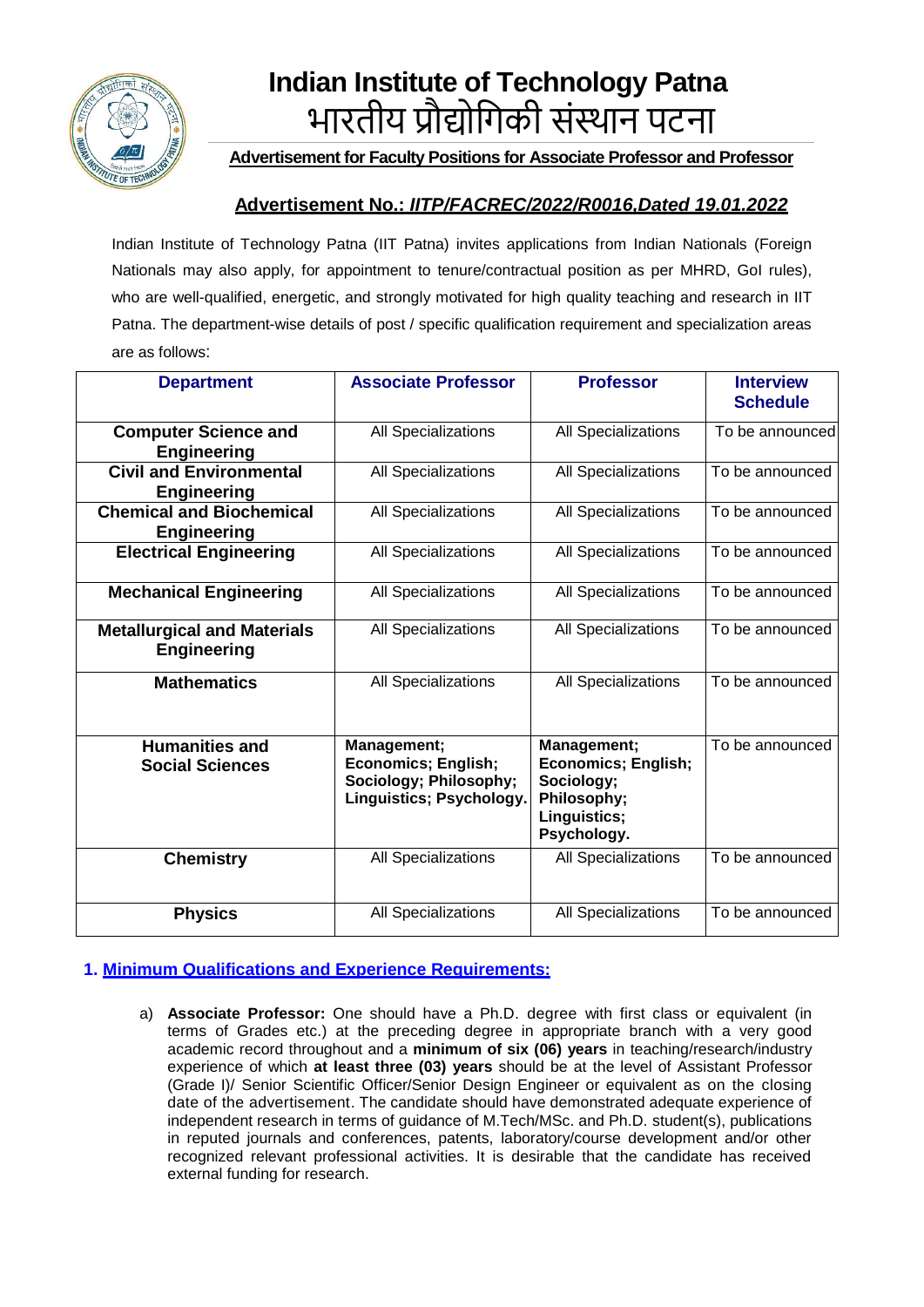b) **Professor**: One should have a Ph.D. degree in appropriate branch and a **minimum of ten (10) years** in teaching/research/industry experience of which **at least four (04) years** should be at the level of Associate Professor or equivalent as on the closing date of the advertisement. The candidate should have generated sufficient funding for research and demonstrated leadership in research in a specific area of specialization also evidenced by independent PhD guidance, strong record of publications in reputed journals and conferences, patents, laboratory/course development and/or other recognized relevant professional activities.

## **2. Pay Scale & Perks:**

| Associate Professor: To be appointed in Pay Level 13A2        | Plus allowances               |  |
|---------------------------------------------------------------|-------------------------------|--|
| (Rs.1,39,600-2,11,300/-) with minimum pay of Rs. 139600/- per | (DA/HRA/TA/Medical/Children   |  |
| month.                                                        | <b>Education Allowance)as</b> |  |
|                                                               | admissible to Central         |  |
| Professor: To be appointed in Pay level 14A                   | Govt. Employees from time to  |  |
| (Rs.1,59,100-Rs.2,20,200) with minimum pay Rs.1,59,100/-per   | time. Pay protection is       |  |
| month.                                                        | admissible as per rule.       |  |

# **3. PERKS & FACILITIES:**

• Cumulative professional development allowance of Rs.3.0 lakhs for every block period of 3 years (Rs.1 lakh per year) will be available to every member of the faculty on reimbursable basis to meet the expenses for participating in both National and International Conferences of various bodies and for contingency expenses for the purpose of teaching/research.

• Reimbursement of Relocation charges up to a maximum of Rs. 1.0 lakh to the faculty members at the time of joining the institute.

• Comfortable on-campus accommodation subject to the availability with adequate security in lieu of HRA, free internet facility, and reimbursement of telephone bills as per IITP rules.

- Support for setting up research laboratory in the frontier area of research is provided.
- In-campus hospital with pathological testing, X-Ray, ECG etc. facility and quality schooling for children.
- Other Benefits as per Institute and GoI rules.

## *4.* **Relaxations:**

Minimum requirements of experience may be relaxed in respect of outstanding candidates evidenced through academic contribution/research publications/patents or an equivalent contribution made towards pedagogical and/or institutional developments. Candidates from industry having excellent R&D record evidenced through publication/patents/product development may be considered. Relaxations in age and Ph.D. guidance may be made, if needed, for candidates with past relevant experience in industry and R&D laboratories with excellent performance records.

## **5. Reservation and Relaxation for SC/ST/PWD/OBC/EWS etc**.:

Without any compromise on qualification, experience and competence, reservation and relaxation are applicable as per GOI rules. Necessary certificates must be enclosed with the application form.

## **6. General Terms and Conditions:**

- 1) Experience gained while pursuing Ph.D. will not be counted towards professional experience under minimum experience requirements.
- 2) Minimum eligibility conditions, at the discretion of the institute, pertaining to qualifications, experience, publications, Ph.D. student guidance etc. may be higher than the minimum level mentioned in the advertisement for short listing the applications.
- 3) Institute may consider an area of specialization not mentioned in the advertisement based on the emergent need of academic departments.